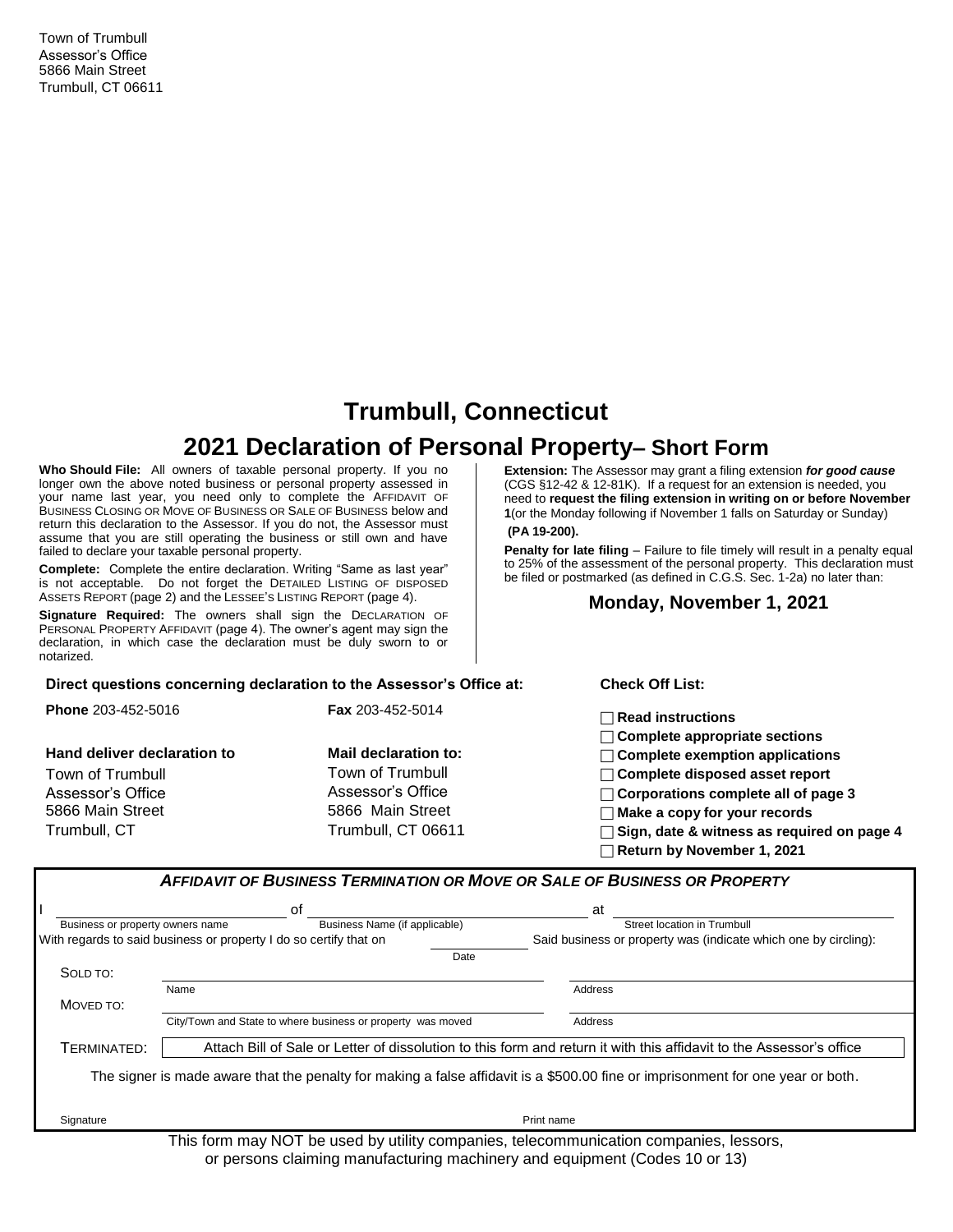#### **2021 PERSONAL PROPERTY DECLARATION – SHORT FORM Commercial and financial information is not open to public inspection.**

*TAXABLE PROPERTY INFORMATION*Give actual acquisition costs including any additional charges for transportation and installation by year for each type of property described. **COPY AND ATTACH ADDITIONAL SHEETS IF NEEDED** 

| Circle<br>One  | #12 – Commercial Fishing Apparatus<br>#17 - Farm machinery                                                              |              | or                       | Circle<br>One  | $#18 - Farm$ Tools<br>#19 - Mechanics Tools       | or           |                          | Assessor's<br><b>Use Only</b> |
|----------------|-------------------------------------------------------------------------------------------------------------------------|--------------|--------------------------|----------------|---------------------------------------------------|--------------|--------------------------|-------------------------------|
| Year<br>Ending | Original cost, trans-<br>portation & installation                                                                       | %<br>Good    | <b>Depreciated Value</b> | Year<br>Ending | Original cost, trans-<br>portation & installation | $\%$<br>Good | <b>Depreciated Value</b> |                               |
| $10 - 1 - 21$  |                                                                                                                         | 95%          |                          | $10 - 1 - 21$  |                                                   | 95%          |                          |                               |
| $10-1-20$      |                                                                                                                         | 90%          |                          | $10-1-20$      |                                                   | 90%          |                          |                               |
| $10 - 1 - 19$  |                                                                                                                         | 80%          |                          | $10 - 1 - 19$  |                                                   | 80%          |                          | #12                           |
| $10 - 1 - 18$  |                                                                                                                         | 70%          |                          | $10 - 1 - 18$  |                                                   | 70%          |                          |                               |
| $10 - 1 - 17$  |                                                                                                                         | 60%          |                          | $10 - 1 - 17$  |                                                   | 60%          |                          | #17                           |
| $10 - 1 - 16$  |                                                                                                                         | 50%          |                          | $10 - 1 - 16$  |                                                   | 50%          |                          |                               |
| $10 - 1 - 15$  |                                                                                                                         | 40%          |                          | $10 - 1 - 15$  |                                                   | 40%          |                          | #18                           |
| Prior Yrs      |                                                                                                                         | 30%          |                          | Prior Yrs      |                                                   | 30%          |                          |                               |
| Total          |                                                                                                                         | Total        |                          | Total          |                                                   | Total        |                          | #19                           |
|                | #16 – Furniture, fixtures and equipment                                                                                 |              |                          |                | # 20 - Electronic data processing equipment       |              |                          |                               |
| Year<br>Ending | Original cost, trans-<br>portation & installation                                                                       | %<br>Good    | <b>Depreciated Value</b> | Year<br>Ending | Original cost, trans-<br>portation & installation | ℅<br>Good    | <b>Depreciated Value</b> |                               |
| $10 - 1 - 21$  |                                                                                                                         | 95%          |                          | $10 - 1 - 21$  |                                                   | 95%          |                          |                               |
| $10-1-20$      |                                                                                                                         | 90%          |                          | $10-1-20$      |                                                   | 80%          |                          |                               |
| $10 - 1 - 19$  |                                                                                                                         | 80%          |                          | $10 - 1 - 19$  |                                                   | 60%          |                          |                               |
| $10 - 1 - 18$  |                                                                                                                         | 70%          |                          | $10 - 1 - 18$  |                                                   | 40%          |                          |                               |
| $10 - 1 - 17$  |                                                                                                                         | 60%          |                          | Prior Yrs      |                                                   | 20%          |                          |                               |
| $10 - 1 - 16$  |                                                                                                                         | 50%          |                          | Total          |                                                   | Total        |                          |                               |
| $10 - 1 - 15$  |                                                                                                                         | 40%          |                          |                | In accordance with Section 168 IRS Codes          |              |                          | #16                           |
| Prior Yrs      |                                                                                                                         | 30%          |                          |                | <b>Computers Only</b>                             |              |                          |                               |
| Total          |                                                                                                                         | Total        |                          |                |                                                   |              |                          | #20                           |
|                | # 23 – Expensed supplies - The average is the total amount<br>expended on supplies since October 1, 2020 divided by the |              |                          | Year<br>Ending | <b>Total Expended</b>                             | # of<br>Mo.s | Average Monthly          |                               |
|                | number of months in business since October 1, 2020.                                                                     |              |                          | $10 - 1 - 21$  |                                                   |              |                          | #23                           |
|                | #24a - Other Goods - including leasehold improvements                                                                   |              |                          |                | #24b -- Rental Entertainment Medium               |              |                          |                               |
| Year<br>Ending | Original cost, trans-<br>portation & installation                                                                       | $\%$<br>Good | <b>Depreciated Value</b> | Year<br>Ending | Original cost, trans-<br>portation & installation | %<br>Good    | <b>Depreciated Value</b> |                               |
| $10 - 1 - 21$  |                                                                                                                         | 95%          |                          | $10 - 1 - 21$  |                                                   | 95%          |                          |                               |
| $10 - 1 - 20$  |                                                                                                                         | 90%          |                          | $10 - 1 - 20$  |                                                   | 80%          |                          |                               |
| $10 - 1 - 19$  |                                                                                                                         | 80%          |                          | $10 - 1 - 19$  |                                                   | 60%          |                          |                               |
| $10-1-18$      |                                                                                                                         | 70%          |                          | $10 - 1 - 18$  |                                                   | 40%          |                          |                               |
| $10 - 1 - 17$  |                                                                                                                         | 60%          |                          | Prior Yrs      |                                                   | 20%          |                          |                               |
| $10 - 1 - 16$  |                                                                                                                         | 50%          |                          | Total          |                                                   | Total        |                          |                               |
| $10 - 1 - 15$  |                                                                                                                         | 40%          |                          |                | # of video tapes                                  |              | # of DVD movies          |                               |
| Prior Yrs      |                                                                                                                         | 30%          |                          |                | # of music CD's                                   |              | # of video games         |                               |
| Total          |                                                                                                                         | Total        |                          |                | 24a and 24b Total                                 |              |                          | #24                           |

Detailed Listing of Disposed Assets Report- If you disposed of, sold, or transferred a portion of the property included in last year's filing, complete the following. DO NOT INCLUDE DISPOSALS IN TAXABLE PROPERTY INFORMATION

| Date Removed | Code $#$ | Description of Item                                                                                   | Date Acquired        | <b>Acquisition Cost</b> |
|--------------|----------|-------------------------------------------------------------------------------------------------------|----------------------|-------------------------|
|              |          |                                                                                                       |                      |                         |
|              |          |                                                                                                       |                      |                         |
|              |          |                                                                                                       |                      |                         |
|              |          |                                                                                                       |                      |                         |
|              |          |                                                                                                       |                      |                         |
|              |          |                                                                                                       |                      |                         |
|              |          |                                                                                                       |                      |                         |
|              |          |                                                                                                       |                      |                         |
|              |          |                                                                                                       |                      |                         |
|              |          | Detailed Listing of Assets Orig Value ≤ \$250                                                         |                      |                         |
|              |          | Pursuant to CGS 12-81(79) – Listing of assets purchased prior to 10/1/11 with a value of $\leq$ \$250 |                      |                         |
|              |          | <b>Description of Item</b>                                                                            | <b>Date Acquired</b> | <b>Acquisition Cost</b> |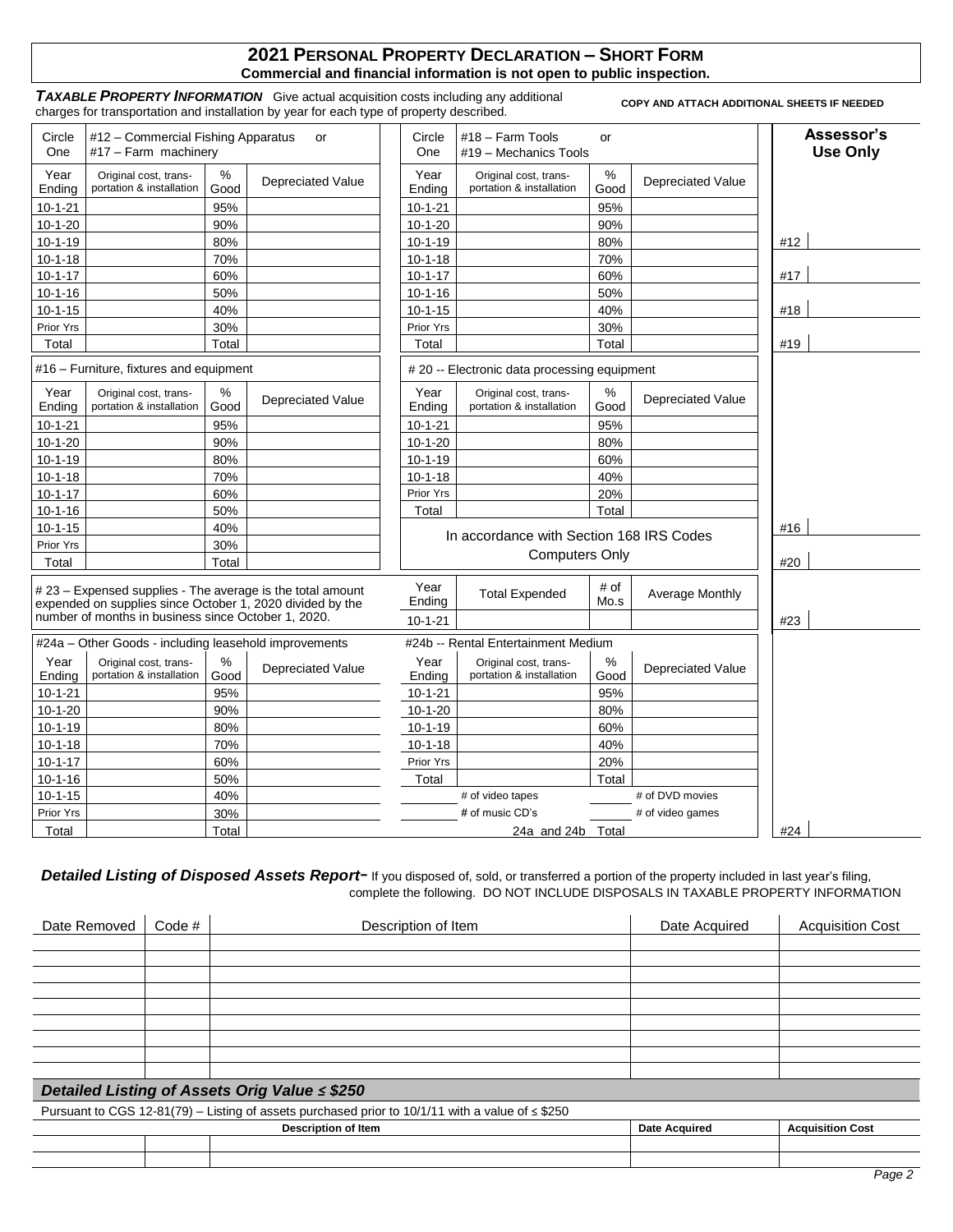### **2021 PERSONAL PROPERTY DECLARATION – SHORT FORM SUMMARY SHEET**

Commercial and financial information is not open to public inspection

|                |                                             |       | Commercial and infancial information is not open to public inspection                                                                                                                                                                                                                                                                                     |     |        |        |                                      |              |                                                                                                                                                   |            |                                 |
|----------------|---------------------------------------------|-------|-----------------------------------------------------------------------------------------------------------------------------------------------------------------------------------------------------------------------------------------------------------------------------------------------------------------------------------------------------------|-----|--------|--------|--------------------------------------|--------------|---------------------------------------------------------------------------------------------------------------------------------------------------|------------|---------------------------------|
|                |                                             |       |                                                                                                                                                                                                                                                                                                                                                           |     |        |        |                                      |              | Required return date November 1, 2021                                                                                                             |            | Assessment date October 1, 2021 |
|                | Owner's Name                                |       |                                                                                                                                                                                                                                                                                                                                                           |     |        |        |                                      |              |                                                                                                                                                   |            |                                 |
| Address        |                                             |       |                                                                                                                                                                                                                                                                                                                                                           |     |        |        |                                      |              | <b>DBA</b>                                                                                                                                        |            |                                 |
| City/State/Zip |                                             |       | <u> 1980 - Johann Stoff, fransk politik (d. 1980)</u>                                                                                                                                                                                                                                                                                                     |     |        |        |                                      |              |                                                                                                                                                   |            |                                 |
| Phone / Fax    |                                             |       |                                                                                                                                                                                                                                                                                                                                                           |     |        |        |                                      |              | Street location of personal property in Trumbull                                                                                                  |            |                                 |
|                |                                             |       |                                                                                                                                                                                                                                                                                                                                                           |     |        |        |                                      |              |                                                                                                                                                   |            |                                 |
| E-mail         |                                             |       |                                                                                                                                                                                                                                                                                                                                                           |     |        |        |                                      |              | Description of business:                                                                                                                          |            |                                 |
|                |                                             |       | Type of ownership: □ Corporation □ Partnership □ LLC □ Sole Proprietor □ Other-Describe                                                                                                                                                                                                                                                                   |     |        |        |                                      |              |                                                                                                                                                   |            |                                 |
|                |                                             |       |                                                                                                                                                                                                                                                                                                                                                           |     |        |        |                                      |              |                                                                                                                                                   |            |                                 |
|                |                                             |       |                                                                                                                                                                                                                                                                                                                                                           |     |        |        |                                      |              | Type of business:   Manufacturer   Wholesale   Service   Profession   Retail/Mercantile   Tradesman   Other                                       |            |                                 |
|                | IRS Business Activity Code                  |       |                                                                                                                                                                                                                                                                                                                                                           |     |        |        | Square footage <b>Square</b> footage |              | No. of Employees                                                                                                                                  |            |                                 |
|                |                                             |       | vehicles, etc.) including any vehicle garaged in Connecticut but registered in another state, or any such vehicle not registered at all. If you are a farmer                                                                                                                                                                                              |     |        |        |                                      |              | #9 Motor Vehicles UNREGISTERED motor vehicles (e.g. campers, RV's, snowmobiles, trailers, trucks, passenger cars, tractors, off-road construction |            | ASSESSOR'S<br><b>USE ONLY</b>   |
|                |                                             |       | eligible for the exemption under Sec. 12-91, list tractors in Code 17.                                                                                                                                                                                                                                                                                    |     |        |        |                                      |              |                                                                                                                                                   |            |                                 |
| Year           | Make                                        | Model | Identification No.                                                                                                                                                                                                                                                                                                                                        |     | Length | Weight | Purchase<br>Price                    | Date         | Value                                                                                                                                             |            | Code ASSESSMENTS                |
|                |                                             |       |                                                                                                                                                                                                                                                                                                                                                           |     |        |        |                                      |              |                                                                                                                                                   | #9         |                                 |
|                |                                             |       |                                                                                                                                                                                                                                                                                                                                                           |     |        |        |                                      |              |                                                                                                                                                   | #9         |                                 |
|                |                                             |       |                                                                                                                                                                                                                                                                                                                                                           |     |        |        |                                      |              |                                                                                                                                                   | #9         |                                 |
|                |                                             |       | #11 Horses And Ponies Describe your horses and ponies. A \$1,000 assessment exemption per animal will be applied. If you are a farmer, the<br>exemption may be 100% provided Form M-28 is filed with and approved by the Assessor.                                                                                                                        |     |        |        |                                      |              |                                                                                                                                                   |            |                                 |
|                | <b>Breed</b>                                | Age   | Registered                                                                                                                                                                                                                                                                                                                                                | Sex |        |        | Quality:                             |              | Value                                                                                                                                             |            |                                 |
|                |                                             |       |                                                                                                                                                                                                                                                                                                                                                           |     |        |        | Breeding/Show/Pleasure/Racing        |              |                                                                                                                                                   |            |                                 |
|                |                                             |       |                                                                                                                                                                                                                                                                                                                                                           |     |        |        |                                      |              |                                                                                                                                                   | #11        |                                 |
|                |                                             |       |                                                                                                                                                                                                                                                                                                                                                           |     |        |        |                                      |              |                                                                                                                                                   | #11<br>#11 |                                 |
|                |                                             |       | #14 Mobile Manufactured Homes if not currently assessed as real estate                                                                                                                                                                                                                                                                                    |     |        |        |                                      |              |                                                                                                                                                   |            |                                 |
| Year           | Make                                        | Model | Identification No.                                                                                                                                                                                                                                                                                                                                        |     | Length | Width  | Bedrooms                             | <b>Baths</b> | Value                                                                                                                                             | #14        |                                 |
|                | Property Code and Description               |       |                                                                                                                                                                                                                                                                                                                                                           |     |        |        |                                      |              | Net Depreciated<br>Value From page 2                                                                                                              |            |                                 |
|                |                                             |       | #12 - Commercial Fishing Apparatus All fishing apparatus exclusively used by a commercial fisherman in his business (e.g.,                                                                                                                                                                                                                                |     |        |        |                                      |              |                                                                                                                                                   |            |                                 |
|                |                                             |       | fishing poles, nets, lobster pots, fish finders, etc.). A \$500 value exemption will be applied.                                                                                                                                                                                                                                                          |     |        |        |                                      |              |                                                                                                                                                   | #12        |                                 |
|                |                                             |       | #16 - Furniture & Fixtures Furniture, fixtures and equipment of all commercial, industrial, manufacturing, mercantile, trading<br>and all other businesses, occupation and professions. Examples: desks, chairs, tables, file cabinets, typewriters, calculators,                                                                                         |     |        |        |                                      |              |                                                                                                                                                   |            |                                 |
|                |                                             |       | copy machines, telephones (including mobile telephones), telephone answering machines, facsimile machines, postage meters,<br>cash registers, moveable air conditioners, partitions, shelving display racks, refrigerators, freezers, kitchen equipment, etc.                                                                                             |     |        |        |                                      |              |                                                                                                                                                   | #16        |                                 |
|                |                                             |       | #17 - Farm Machinery Farm machinery (e.g., tractors, harrows, bush hogs, hay bines, hay rakes, balers, corn choppers,                                                                                                                                                                                                                                     |     |        |        |                                      |              |                                                                                                                                                   |            |                                 |
|                |                                             |       | milking machines, milk tanks, coolers, chuck wagons, dozers, back hoes, hydroponic farm equipment, aquaculture equipment,                                                                                                                                                                                                                                 |     |        |        |                                      |              |                                                                                                                                                   | #17        |                                 |
|                | etc.), used in the operation of a farm.     |       | #18 - Farming Tools Farm tools, (e.g., hoes, rakes, pitch forks, shovels, hoses, brooms, etc.).                                                                                                                                                                                                                                                           |     |        |        |                                      |              |                                                                                                                                                   |            |                                 |
|                |                                             |       | #19 - Mechanics Tools Mechanics tools (e.g., wrenches, air hammers, jacks, sockets, etc.).                                                                                                                                                                                                                                                                |     |        |        |                                      |              |                                                                                                                                                   | #18        |                                 |
|                |                                             |       |                                                                                                                                                                                                                                                                                                                                                           |     |        |        |                                      |              |                                                                                                                                                   | #19        |                                 |
|                |                                             |       | #20 - Electronic Data Processing Equipment Electronic data processing equipment (e.g., computers, printers, peripheral<br>computer equipment, and any computer based equipment acting as a computer as defined under Section 168 of the IRS Code<br>of 1986, etc.). Bundled software is taxable and must be included.                                     |     |        |        |                                      |              |                                                                                                                                                   | #20        |                                 |
|                | supplies and maintenance supplies, etc.)    |       | #23 - Average Supplies The average monthly quantity of supplies normally consumed in the course of business (e.g.,<br>stationery, post-it notes, toner, computer disks, computer paper, pens, pencils, rulers, staplers, paper clips, medical and dental                                                                                                  |     |        |        |                                      |              |                                                                                                                                                   | #23        |                                 |
|                |                                             |       | #24 – Other All Other Goods, Chattels and Effects Any other taxable personal property not previously mentioned or which does<br>not appear to fit into any of the other categories. (e.g. video tapes, vending machines, pinball games, video games, signs,<br>billboards, coffee makers, water coolers, leasehold improvements (other than realty etc.). |     |        |        |                                      |              |                                                                                                                                                   | #24        |                                 |
|                | Total Assessment - all codes #9 through #24 |       |                                                                                                                                                                                                                                                                                                                                                           |     |        |        |                                      | Subtotal >   |                                                                                                                                                   |            |                                 |
|                |                                             |       | $#25$ – Penalty for failure to file as required by statute – 25% of assessment                                                                                                                                                                                                                                                                            |     |        |        |                                      |              |                                                                                                                                                   |            |                                 |
|                |                                             |       |                                                                                                                                                                                                                                                                                                                                                           |     |        |        |                                      |              |                                                                                                                                                   | #25        |                                 |
|                |                                             |       | Exemption - Check box adjacent to the exemption you are claiming:                                                                                                                                                                                                                                                                                         |     |        |        |                                      |              |                                                                                                                                                   |            |                                 |
|                |                                             |       |                                                                                                                                                                                                                                                                                                                                                           |     |        |        |                                      |              |                                                                                                                                                   |            |                                 |
|                | $K$ – Municipal Leased                      |       | $\n  M$ – Commercial Fishing Apparatus - \$500 value                                                                                                                                                                                                                                                                                                      |     |        |        |                                      |              |                                                                                                                                                   |            |                                 |
|                |                                             |       | G & H - Distressed Municipality/Enterprise Zone/Enterprise Corridor Zone - Exemption application M-55 required annually                                                                                                                                                                                                                                   |     |        |        |                                      |              | All of the following exemptions require a separate application and/or certificate to be filed with the Assessor by the required return date       |            |                                 |
|                |                                             |       | T I - Farm Machinery \$100,000 assessment - Exemption application M-28 required annually                                                                                                                                                                                                                                                                  |     |        |        |                                      |              |                                                                                                                                                   |            |                                 |
|                |                                             |       | J J – Water Pollution or Air Pollution control equipment – Connecticut DEEP certificate required – provide copy                                                                                                                                                                                                                                           |     |        |        |                                      |              |                                                                                                                                                   |            |                                 |
|                | <b>Total Net Assessment</b>                 |       |                                                                                                                                                                                                                                                                                                                                                           |     |        |        |                                      |              | Assessor's Final Assessment Total >                                                                                                               |            |                                 |